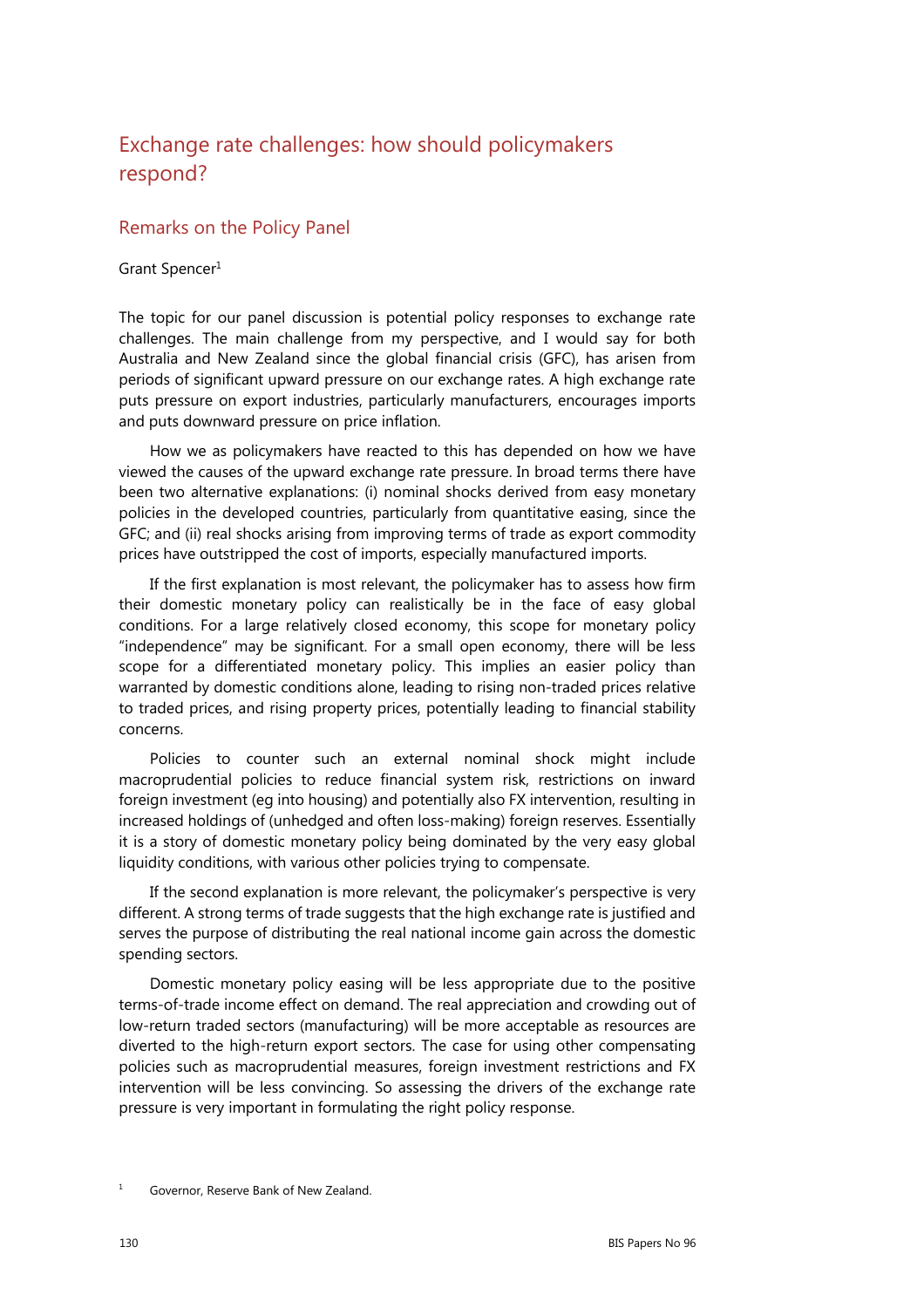What does the evidence tell us about the relative strength of nominal vs real shocks over the past 10 years? I am not going to answer that, but I will show a few figures below. As we might expect, the figures suggest that both real and nominal shocks have been relevant, varying through time and across countries. The challenge for the policymaker is to continually reassess the drivers, and to modify policies accordingly.